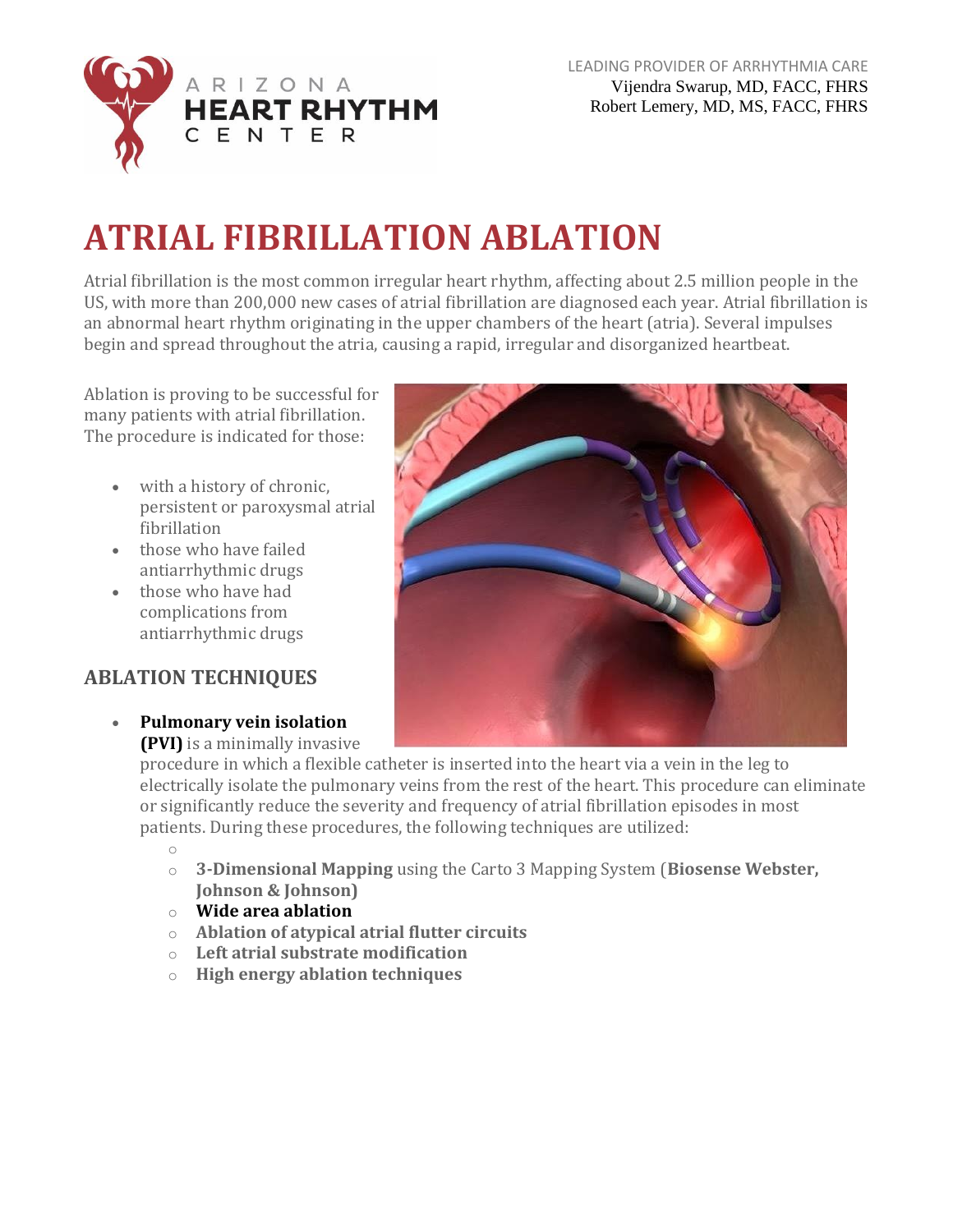

## **TO PREPARE FOR ATRIAL FIBRILLATION ABLATION**

- Ask what medications you can take. We may also ask you to stop other medications (such as Coumadin (warfarin) and/or aspirin products) several days before your procedure. Your INR (a blood test to evaluate blood clotting) must be within a suitable range to undergo the procedure. If you have diabetes, ask our office how you should adjust your diabetic medications.
- Do not eat or drink anything after midnight the evening before your test. If you need to take medications, drink only with a small sip of water.
- When you come to the hospital, wear comfortable clothes. You will change into a hospital gown for the procedure. Leave all jewelry or valuables at home.

### **WHAT TO EXPECT**

- Your ablation will take place in a special room called the EP (electrophysiology) lab. Before the test begins, a nurse will help you get ready. You will lie on a bed and the nurse will start an IV (intravenous) line. This is so the doctors and nurses can give you medications and fluids during the procedure.
- The nurse will connect you to several monitors.
- Your groin area will be shaved and groin will be cleansed with an antiseptic solution. Sterile drapes will be placed to cover you from your neck to your feet.
- The procedure is done under general anesthesia. An anesthesiologist will remain at the head of the bed and will constantly assess you.
- The doctor will insert several catheters into a large blood vessel(s) (in your groin or rarely neck) and advanced through the blood vessels to your right atrium. A needle is then used to place the catheters through the septum into the left atrium. The catheters are used for mapping (searching for the electrical impulses that fire abnormally, causing atrial fibrillation) and the delivery of energy (ablation) to the area.
- Intracardiac ultrasound, performed by a catheter transducer inserted into the heart, may be used and is for viewing the structures of the heart and determine exact catheter position as well as insuring safe energy delivery.
- A 3-dimensional computerized mapping system may also be used to help make lesions in the left atrium in patients with atrial fibrillation
- The ablation is performed by delivering energy from a catheter to the area of the atria around the pulmonary veins producing a circular scar. The scar will then block any impulses firing from within the pulmonary vein and tissue around the veins from entering the heart, thus preventing atrial fibrillation from occurring. The process is repeated to all four pulmonary veins. In some cases, ablation may also be performed to other parts of the heart such as the posterior wall, left atrial roof or coronary sinus.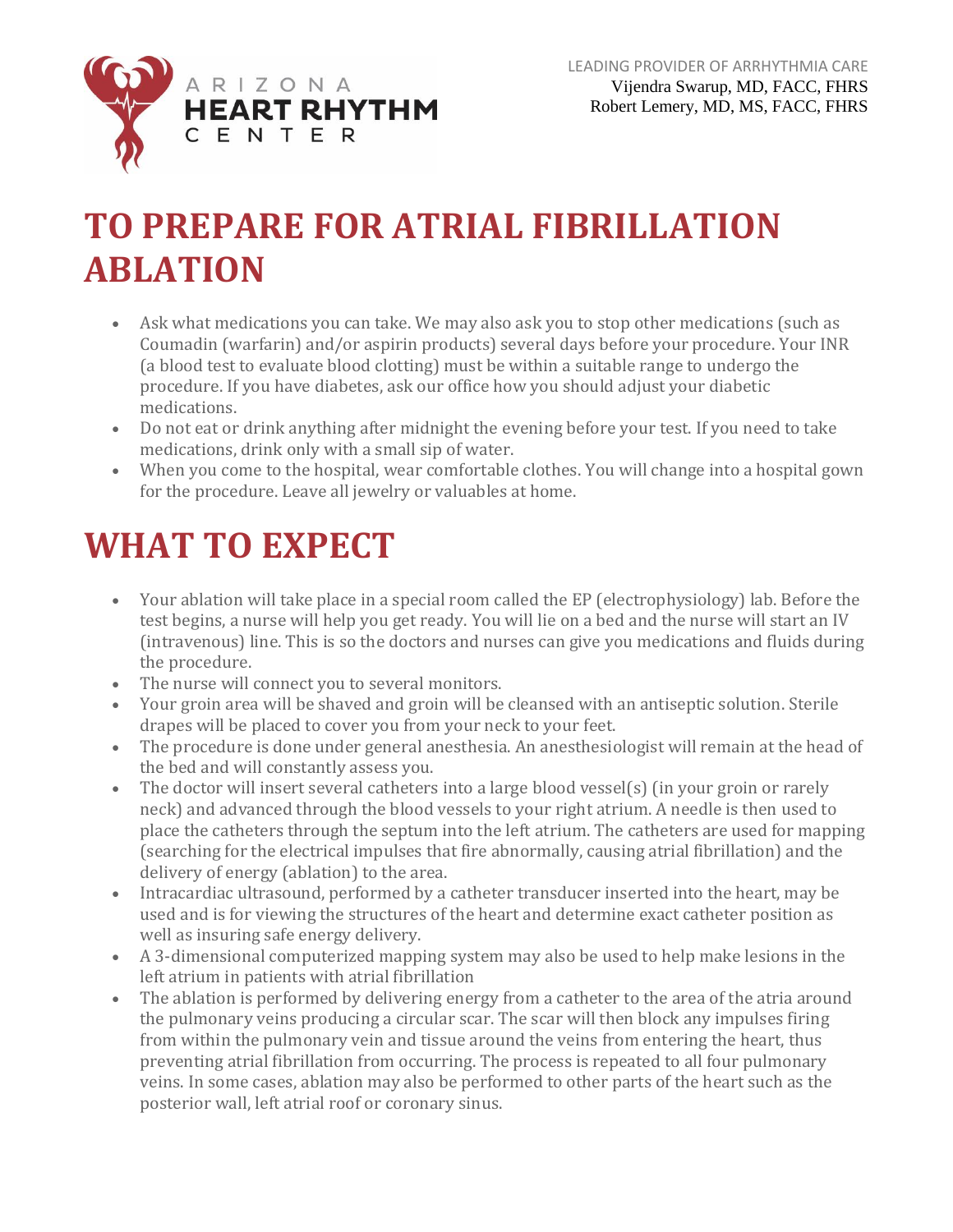

- Once the ablation is complete, your electrophysiologist will use monitoring devices to observe the electrical signals in the heart.
- An Atrial Fibrillation ablation may take 2 to 3 hours
- Atrial fibrillation ablation has approximately 85 % success rate in eliminating atrial fibrillation with the first procedure.

# **RECOVERY**

- The physician will remove the catheters from your groin and apply pressure to the site to prevent bleeding. You will remain on bed rest for 6 hours.
- After your ablation, you will be admitted to the hospital. You will be taken to your room and placed on a special monitor, called telemetry. Telemetry consists of a small box connected by wires to your chest with sticky electrode patches. The box causes your heart rhythm to be displayed on several monitors on the nursing unit. The nurses will be able to observe your heart rate and rhythm.
- Before you leave the hospital, we will discuss the results of the procedure with you and your family. We will also tell you when you can resume activities and how often you will need to have follow-up appointments. If you have any other questions, please call our office.
- To care for the wound site:
- You will have a small sterile dressing on your wound over your groin. It may be removed the next day.
- Keep the area clean and dry.
- Call our office if you notice any redness, swelling or drainage at the incision site.
- Do not be surprised if you are in atrial fibrillation after the procedure. The first 8 weeks postablation, many patients experience palpitations (skipped beats) and may have atrial fibrillation. Drug therapy or cardioversion may be indicated.
- You may be required to take a blood thinning medication, such as Coumadin (warfarin) for one to three months after the procedure. You will be required to have a blood test, called an INR, on a regular basis so the doctor may evaluate the dosage. The INR must be kept between 2.0 and 3.0 during this time is on coumadin. Alternatively, you can be on newer anticoagulants (Dabigatran, Rivaroxaban, Eliquis) that do not require any INR monitoring.
- In about 3 months, the heart heals, and the palpitations gradually lessen in frequency and intensity. At that time, medications are reduced and then stopped.
- You will need to come back to see us for a follow-up appointment at three months. At that time, you may undergo an ECG, event monitor and echocardiogram. If you are still in atrial fibrillation, you may require a repeat ablation procedure.